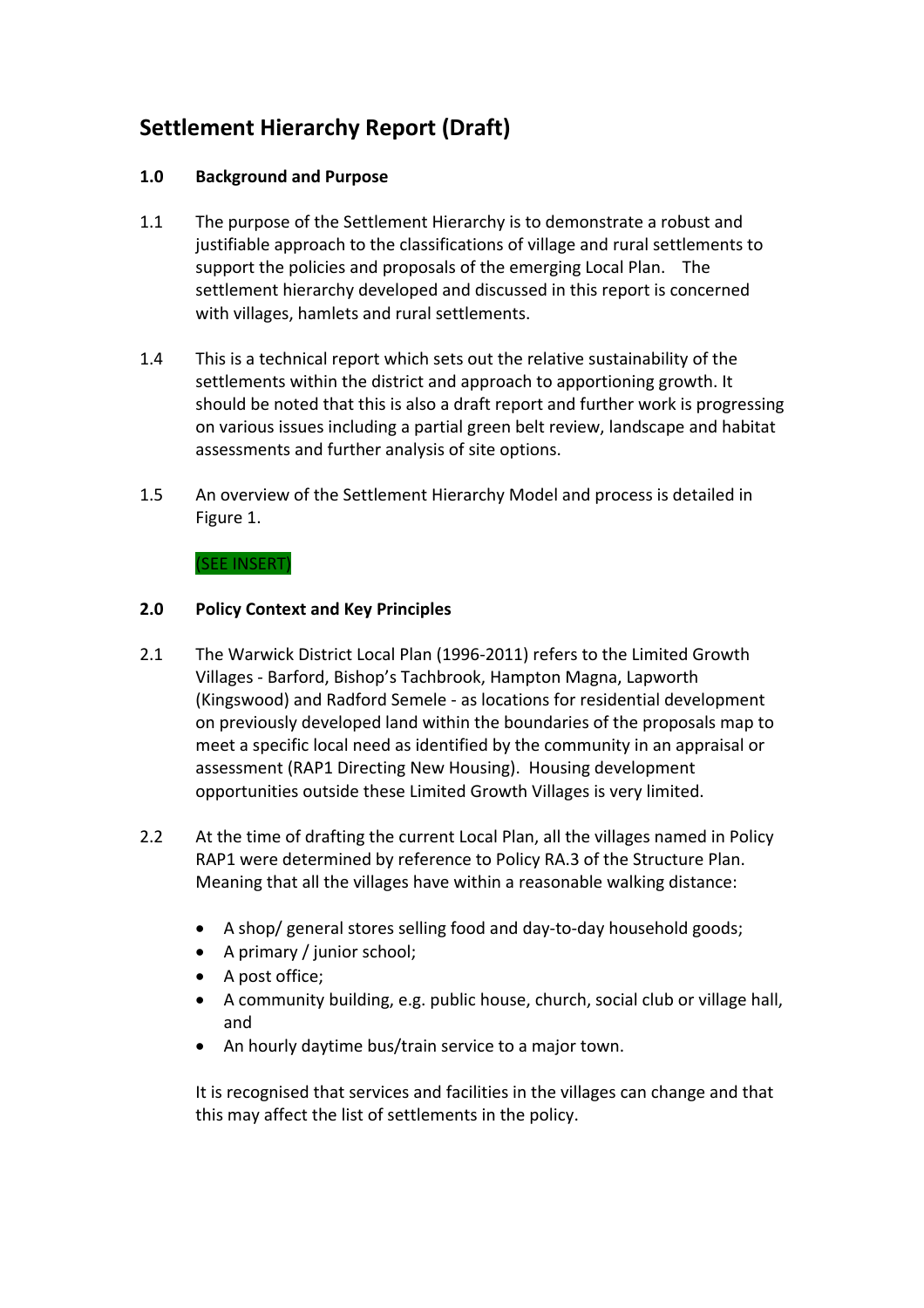- 2.2 In the Local Plan Preferred Options May 2012, the Council proposed that a limited amount of development is directed to those settlements with a good range of services and public transport to the towns. This was split into:
	- Category 1 villages (Barford, Bishop's Tachbrook, Hampton Magna, Lapworth and Radford Semele), which all have the benefit of a school, shop and village or community hall.
	- Category 2 villages (Cubbington, Hatton, Leek Wootton, Norton Lindsey, Rowington, Shrewley and Burton Green), which have fewer services but a limited amount of development may help support existing services and encourage new services.
	- Category 3 villages (Ashow, Baddersley Clinton, Baginton, Bubbenhall, Eathorpe, Hampton on the Hill, Offchurch and Stoneleigh), in which development may be suitable on previously developed land within the built up area of the villages, subject to the need to protect the character and scale of the village.
- 2.3 It was recognised from the consultation feedback on the Preferred Options Document that the Council should undertake more detailed work to clarify specific locations for housing (for example, there was confusion over what was meant by 'Hatton', 'Rowington' and 'Shrewley') and provide a more detailed analysis of services and facilities to support the classification of various groups ‐ Cubbington for example would appear to have a very good range of services / facilities but was only classified as a Category 2 village. Concerns was also raised that some villages where 'missed off' the category lists. A number consultation points on the Preferred Options Document is summarised in Appendix 1.
- 2.3 The Warwick approach to developing a new settlement hierarchy has involved considering the feedback from the Preferred Options stage and moving forward with an identified set of principles or philosophies to under‐ pin the model. These are namely:
	- The need to conduct a comprehensive approach to analysing settlements in terms of services and facilities, which widens focus beyond the current listed groupings of villages and uses an equally applied scoring model for each location.
	- The model involves assessing services and facilities within a settlement and these are positively weighted on the recognition that development may be supported in areas with direct access to a wide range of services and facilities, thus minimising the need to travel.
	- Where services and facilities are not available within villages an assessment is made to support development in settlements with better and quicker public transport connections and less travel distance to services and facilities.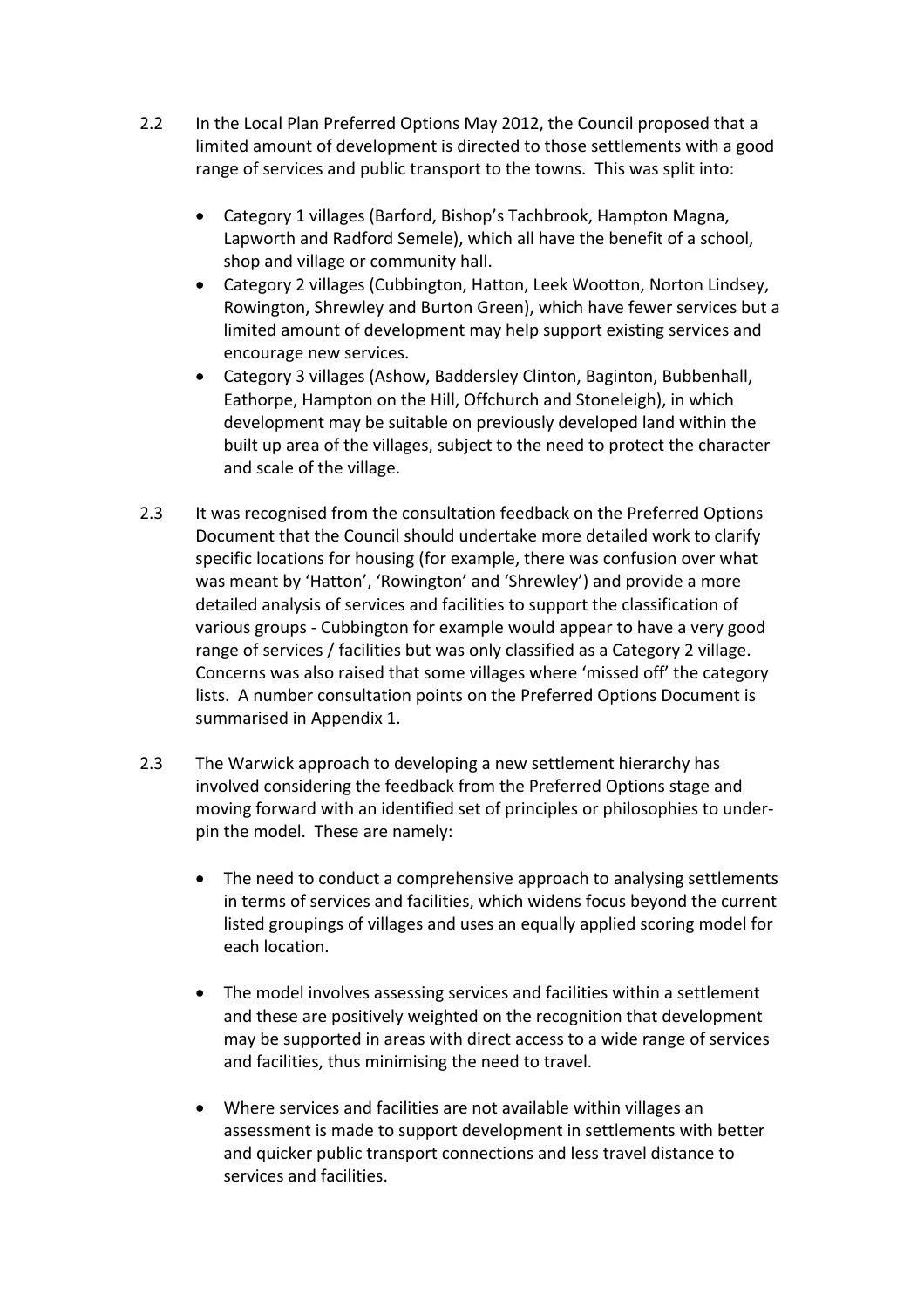- In general larger settlements with higher populations, these areas may be better equipped to accommodate housing growth with an established range of services and facilities.
- While the range of services and facilities are very important considerations in helping determine ability of settlements to accommodate growth the distribution of development also needs to be informed by strategic policy and physical constraints; the availability of potential sites; the broad role and function of settlements and the ambition and forward strategy of settlements (or more precisely Parish Councils).
- That a hybrid approach is taken to the apportionment of housing growth which starts with a forecasted baseline growth level (focused upon a percentage increase in current dwellings) and then considers how constraints and opportunities impact on these growth levels.
- Growth in rural areas and villages should be proportional in scale to growth forecast for the district as a whole.
- It is recognised that any settlement hierarchy model will have limitations and essentially captures a particular moment in time. It would however, be useful for the settlement hierarchy modelling to be updated in line with the Annual Monitoring Report.

# **3.0 Model Development and Feedback**

- 3.1 The model has been developed following a review nationally of various settlement hierarchy models. These are detailed in Appendix 2 to this report. Each model is an outcome of its particular geography and concerns, but it was a useful starting point to gather information about indicators and weightings attached to various criteria. Appendix 2 also contains reviewed examination papers covering settlement hierarchy modelling and location approaches.
- 3.2 Following an initial scoring of settlements based upon a selected set of indicators, the draft services, facilities and accessibility model was subject to feedback by the Council Policy Review Panel and various parish councils, including a session with Lapworth PC who added further comments about the scoring. The outcome for the model has been:
	- A need to ensure that Primary Schools are suitably weighted in the model;
	- Consideration of a differentiated scoring for post offices to include 'at risk' services at a lower scoring level;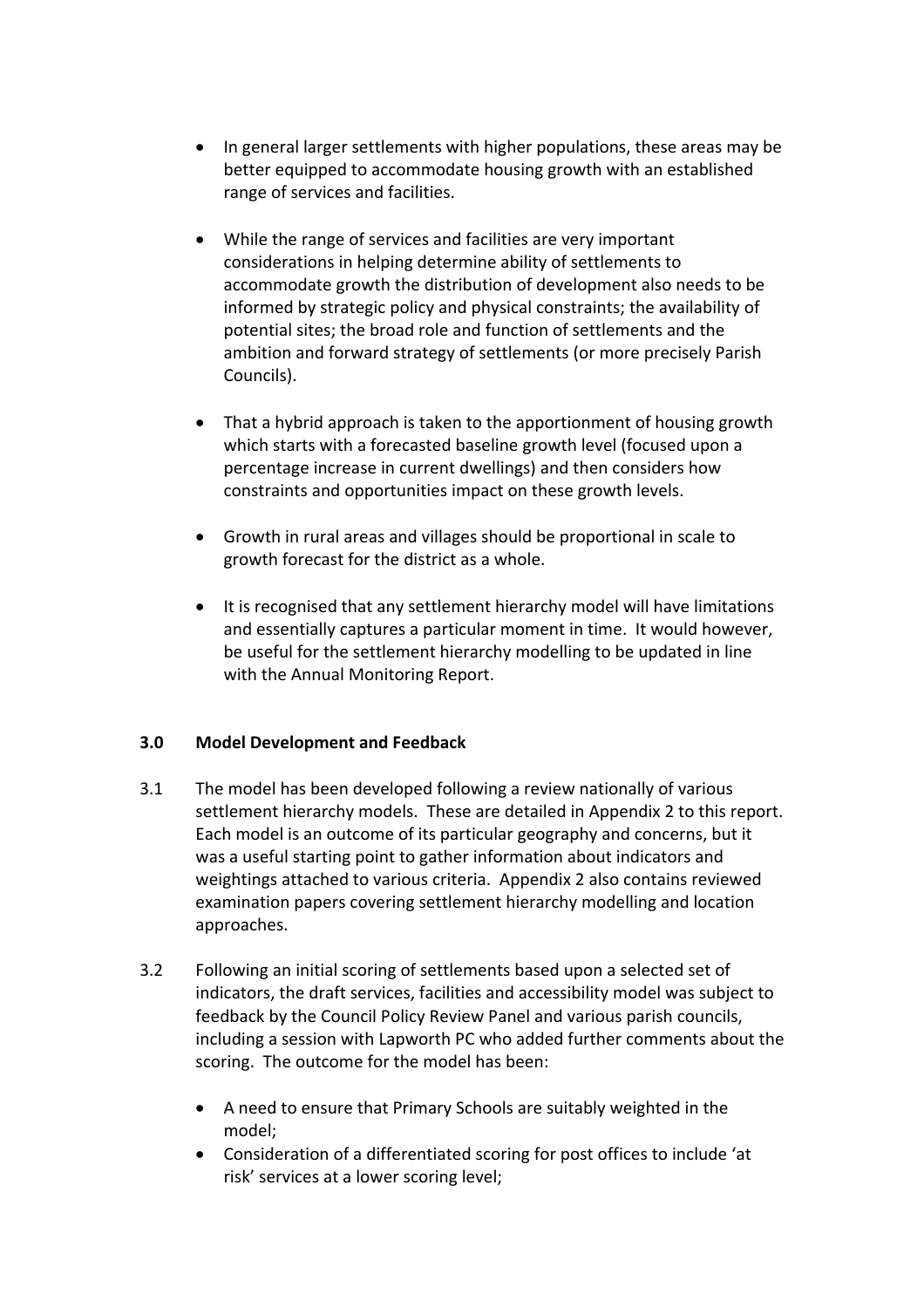- A revised downwards scoring allocation applied to Places of Worship;
- A revised downwards scoring for Public Houses, and
- A revised downwards scoring for Recreational Open Spaces.

Slight alterations were also made to population groupings to improve sensitivity; and minor changes to nursery scoring and some aspects of bus and rail frequency scoring to rebalance some aspects of the model. Appendix 3 details the scoring changes across the model.

- 3.3 Feedback from the Council's Policy Review Panel also indicated a need to ensure that the model was tested for sensitivity by revising weightings and scorings and whether this would lead to any significant changes in total village scores and groupings. Some sensitivity work was undertaken looking at the Blaby District Settlement Hierarchy Model, which did not lead to any significant changes in village groupings. This sensitivity work is illustrated in Appendix 4.
- 3.4 The main outcome of the review and sensitivity work has been slight revisions to the smaller village groupings and a revision down of lower scoring marginally listed villages such as Barford and Bubbenhall to lower categories. These revisions also reflect feedback from the relevant Parish Councils.

## **4.0 Considering Settlements – Services, Facilities and Accessibility**

- 4.1 All forms of settlement hierarchy models have built in biases in terms of key indicators, degrees of weighting and approach to scoring. In terms of the key ideas underlying the Warwick model, there has been a clear focus upon scoring settlements higher which are generally larger in scale, contain a good mix of services and facilities and have reasonable accessibility by public transport to larger conurbations for employment and other services.
- 4.2 When broken down further, this section is concerned with three main elements:
	- The size of the settlement, in terms of usual resident population;
	- The availability of services and facilities within settlements, and
	- The accessibility of services, facilities and employment opportunities from settlements.

#### Population of Settlements

4.3 The population of the settlement was perceived to be an important indicator of the size of the settlement and potential range of services and facilities. There is also the perception that larger settlements may be better equipped with established services and facilities to accommodate housing growth,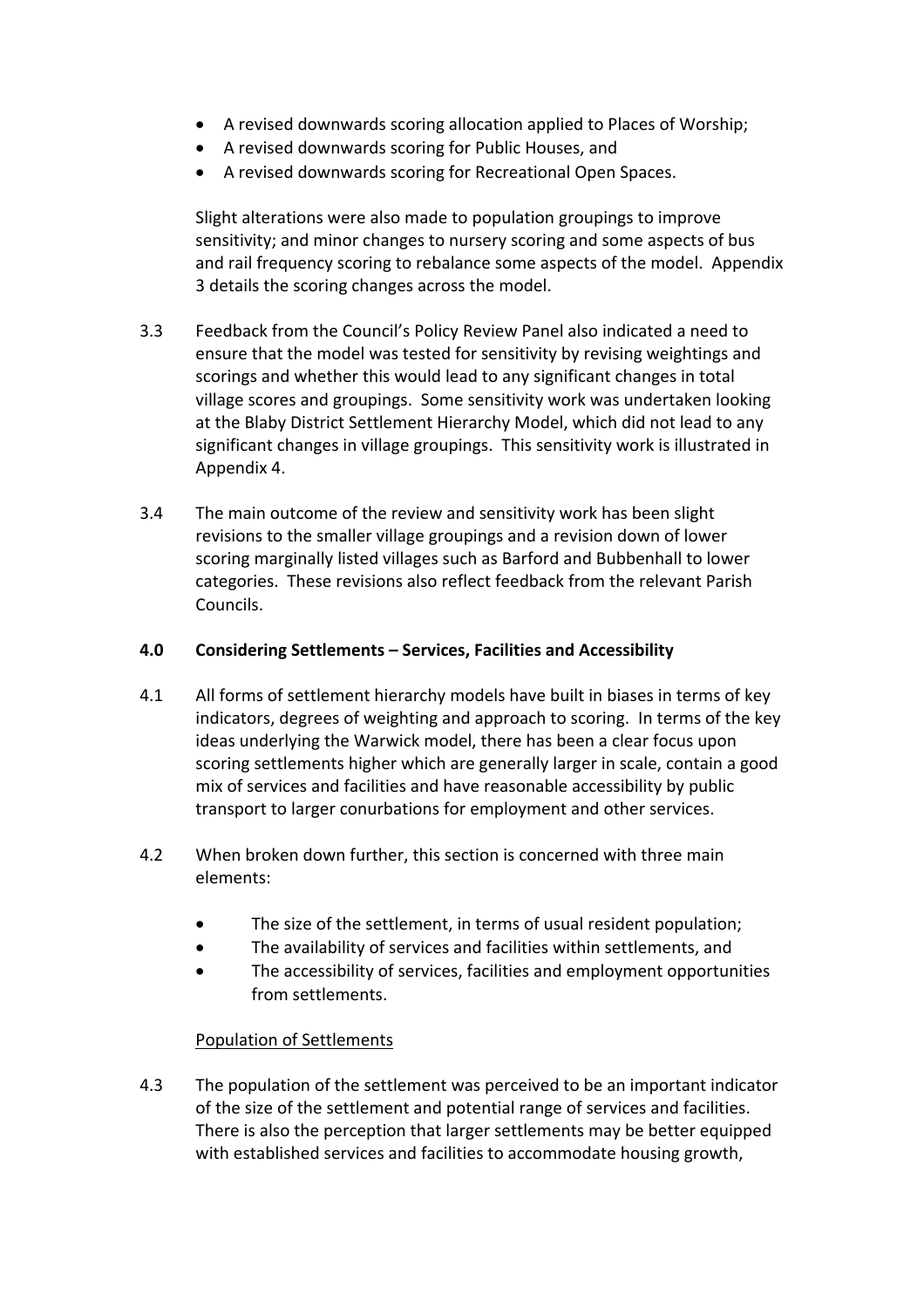although it is recognised that housing growth can add significant pressures to services and facilities in some locations.

- 4.4 Mapping the population of villages and often very small settlements has required a degree of innovation in linking statistical datasets to settlement envelopes. Census Output Area (OA) data (these have been specifically created for statistical purposes as an objective and automated method which delivers areas with populations quite tightly distributed around a population of 125 households) have been used try to establish a best fit between settlement and available comparative data. The OAs are mapped in Appendix 5 as part of the settlement profiles.
- 4.5 The finalised graded weighting for the population element of the model is detailed below in Table 4.1 with an associated allocation of points.

| <b>Settlement</b> | <b>Points Allocation</b> |
|-------------------|--------------------------|
| Population        |                          |
| $0 - 100$         | 0                        |
| 101-500           | 3                        |
| 501-1000          | 5                        |
| 1001-1500         |                          |
| 1501-2000         | 10                       |
| $2001+$           | 12                       |

Table 4.1 Population Groupings and Points Allocation

# Availability of Services and Facilities

- 4.6 The availability of services and facilities within settlements has been divided into broadly retail, community facilities, healthcare and education provision indicators. In more detail these are:
	- Post offices
	- Village shops
	- **•** Libraries
	- Places of worship
	- Village halls (or spaces used for community activities)
	- Recreational open spaces
	- Public houses
	- Doctors
	- Early years nurseries
	- Primary schools

St an early stage in the work, the service and facility review initially included pharmacies, dentists and opticians, but these are located within towns and cities rather than at the village level within Warwick District.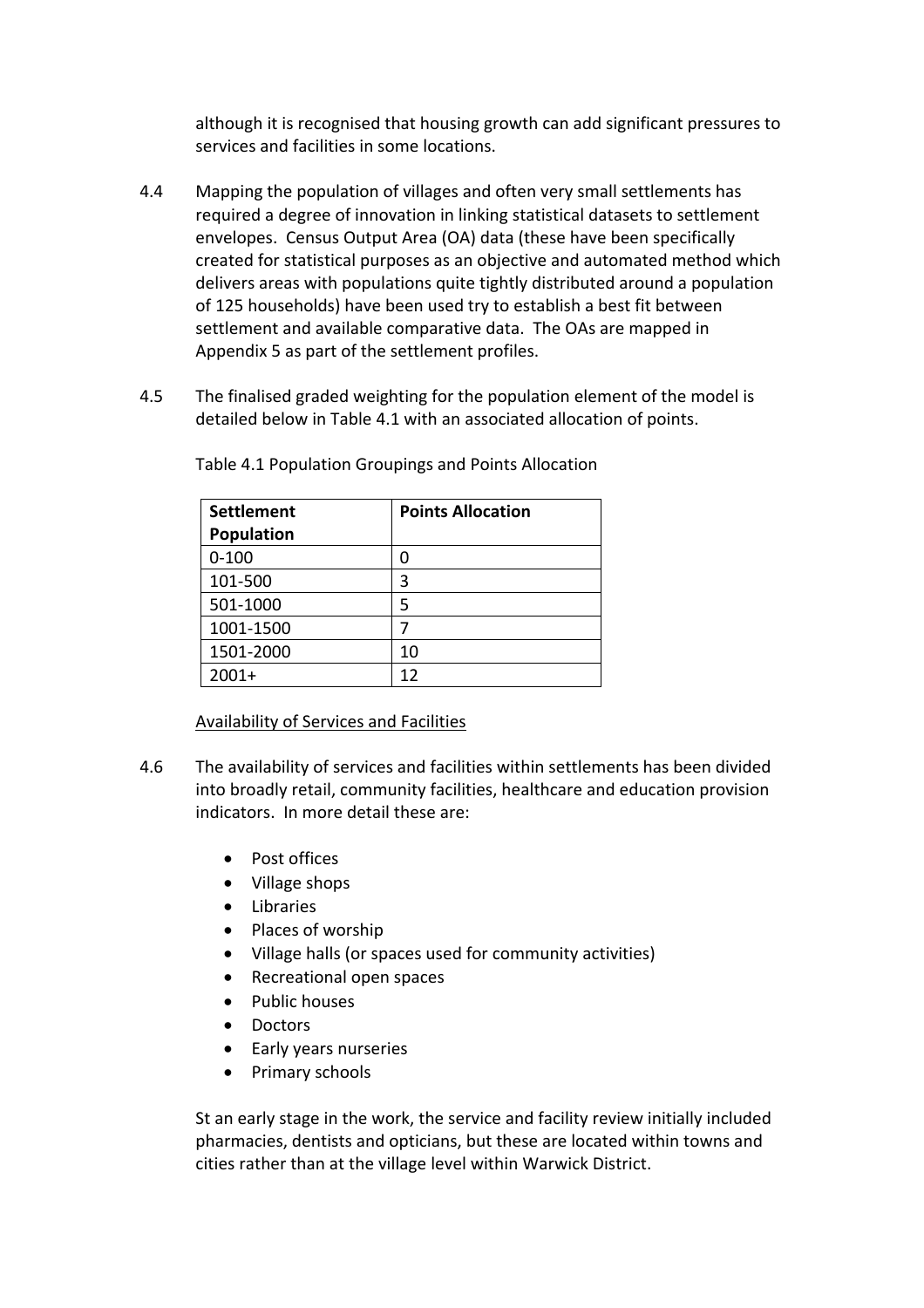4.7 Not all services and facilities have been scored equally and this reflects their weighted importance. Table 4.2 below provides additional information about the indicators and applied scoring.

| <b>Theme</b>      | Indicator                | <b>Indicator</b> | <b>Points</b>     |
|-------------------|--------------------------|------------------|-------------------|
|                   |                          | <b>Breakdown</b> | <b>Allocation</b> |
| Retail            | Post Office              | Part-time within | 3                 |
|                   |                          | settlement /     |                   |
|                   |                          | mobile service   |                   |
|                   |                          | or at risk       |                   |
| Retail            | Post Office              | Full-time within | 5                 |
|                   |                          | settlement       |                   |
| Retail            | <b>Village Shop</b>      | Part-time        | 3                 |
|                   |                          | convenience      |                   |
|                   |                          | store within     |                   |
|                   |                          | settlement       |                   |
| Retail            | <b>Village Shop</b>      | Full-time        | 5                 |
|                   |                          | convenience      |                   |
|                   |                          | store within     |                   |
|                   |                          | settlement       |                   |
| Retail            | <b>Village Shop</b>      | Convenience      | 6                 |
|                   |                          | store plus other |                   |
|                   |                          | shops $/$        |                   |
|                   |                          | commercial       |                   |
|                   |                          | services         |                   |
| Community         | Library                  | Mobile service   | $\overline{2}$    |
| <b>Facilities</b> |                          | within           |                   |
|                   |                          | settlement       |                   |
| Community         | Place of Worship         | Within           | 3                 |
| <b>Facilities</b> |                          | settlement       |                   |
| Community         | Village Hall or          | Within           | 5                 |
| <b>Facilities</b> | space used for           | settlement       |                   |
|                   | community                |                  |                   |
|                   | activities               |                  |                   |
| Community         | <b>Recreational Open</b> | Within or        | 3                 |
| <b>Facilities</b> | Space                    | adjacent to      |                   |
|                   |                          | settlement       |                   |
| Community         | <b>Public House</b>      | One public       | 3                 |
| <b>Facilities</b> |                          | house within     |                   |
|                   |                          | settlement       |                   |
| Community         | <b>Public House</b>      | More than one    | 5                 |
| <b>Facilities</b> |                          | public house     |                   |
|                   |                          | within           |                   |
|                   |                          | settlement       |                   |

Table 4.2 Indicators and Points Allocation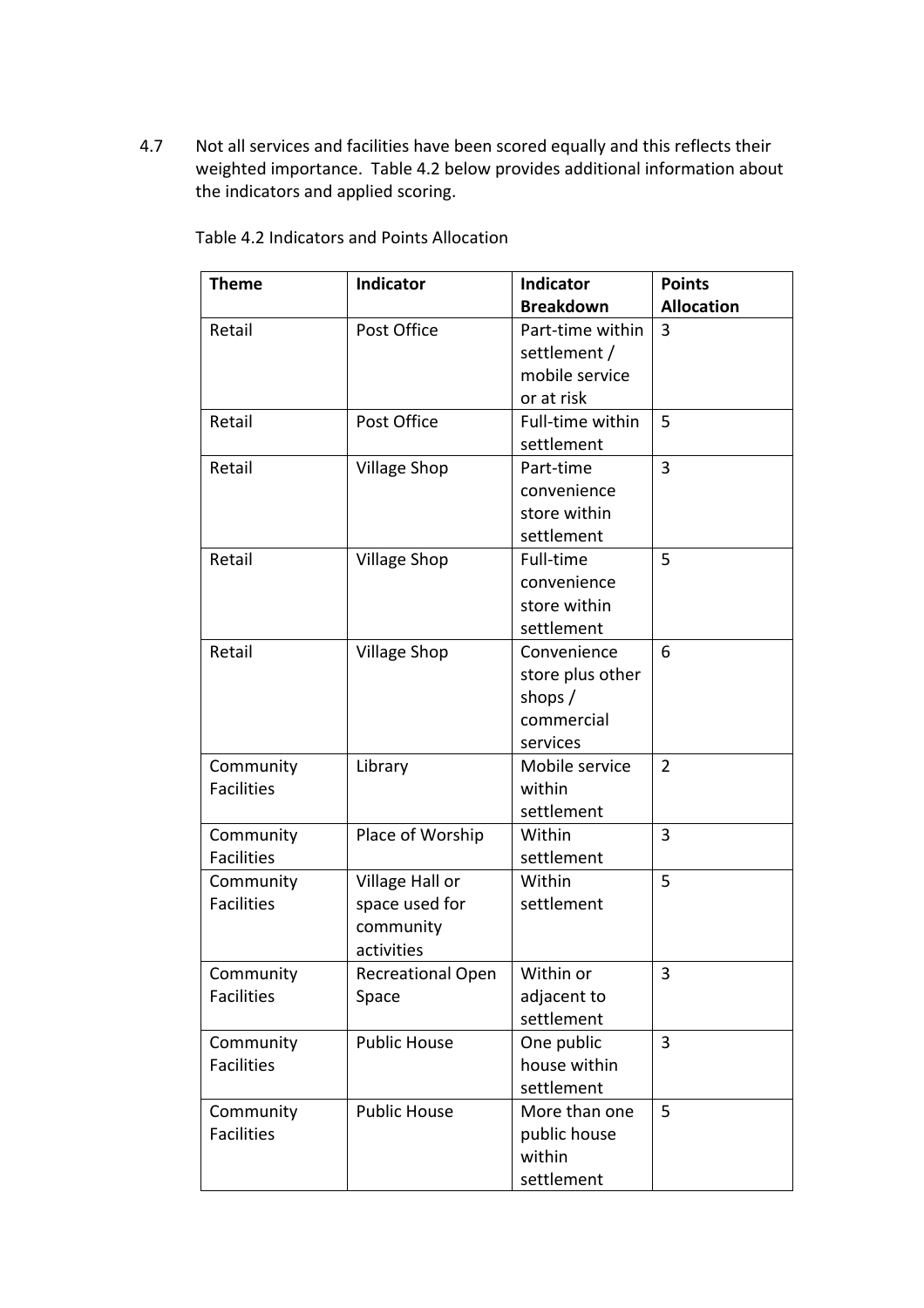| <b>Health Care</b> | Doctor                     | Regular         | $\overline{2}$ |
|--------------------|----------------------------|-----------------|----------------|
|                    |                            | Outreach        |                |
|                    |                            | Service         |                |
| <b>Health Care</b> | Doctor                     | Practice within | 5              |
|                    |                            | settlement      |                |
| Education          | <b>Early Years Nursery</b> | Within or close | 3              |
| Provision          |                            | proximity to    |                |
|                    |                            | settlement      |                |
| Education          | <b>Primary School</b>      | Within          | 5              |
| Provision          |                            | settlement but  |                |
|                    |                            | physically      |                |
|                    |                            | constrained     |                |
| Education          | <b>Primary School</b>      | Within          | 6              |
| Provision          |                            | settlement but  |                |
|                    |                            | not physically  |                |
|                    |                            | constrained     |                |

4.8 While weighting points attaches some degree of importance to the facilities and services detail in Table 4.2, it is worth noting that many facilities play multiple and varied roles in village life. Take the example of a public house, this can act as a place to meet for local groups and societies, a place to buy some milk and a paper for others and a simple food and drink establishment for many. Similarly, village halls, shops, post offices and churches often have an impact and function beyond their initial role.

#### Accessibility of Settlements

- 4.9 A similar weighted approach has been applied to the themes and indicators connected with the accessibility of places to services, facilities and major places of employment. In summary the areas covered in this part of the model are:
	- Frequency of bus services
	- Frequency of rail services
	- Distance to a local shop
	- Distance to a primary school
	- Distance to a main town or large settlement
	- Travel time by bus to a main town or large settlement

For the purposes of this study if a railway station was within a 15 minutes walk or less than 1 mile, it was included as a feature of the settlement.

4.10 As with services and facilities within the settlements not all the accessibility indicators are scored equally and reflect a weighted importance and are also scored on a graduated basis. This is detailed in Table 4.3.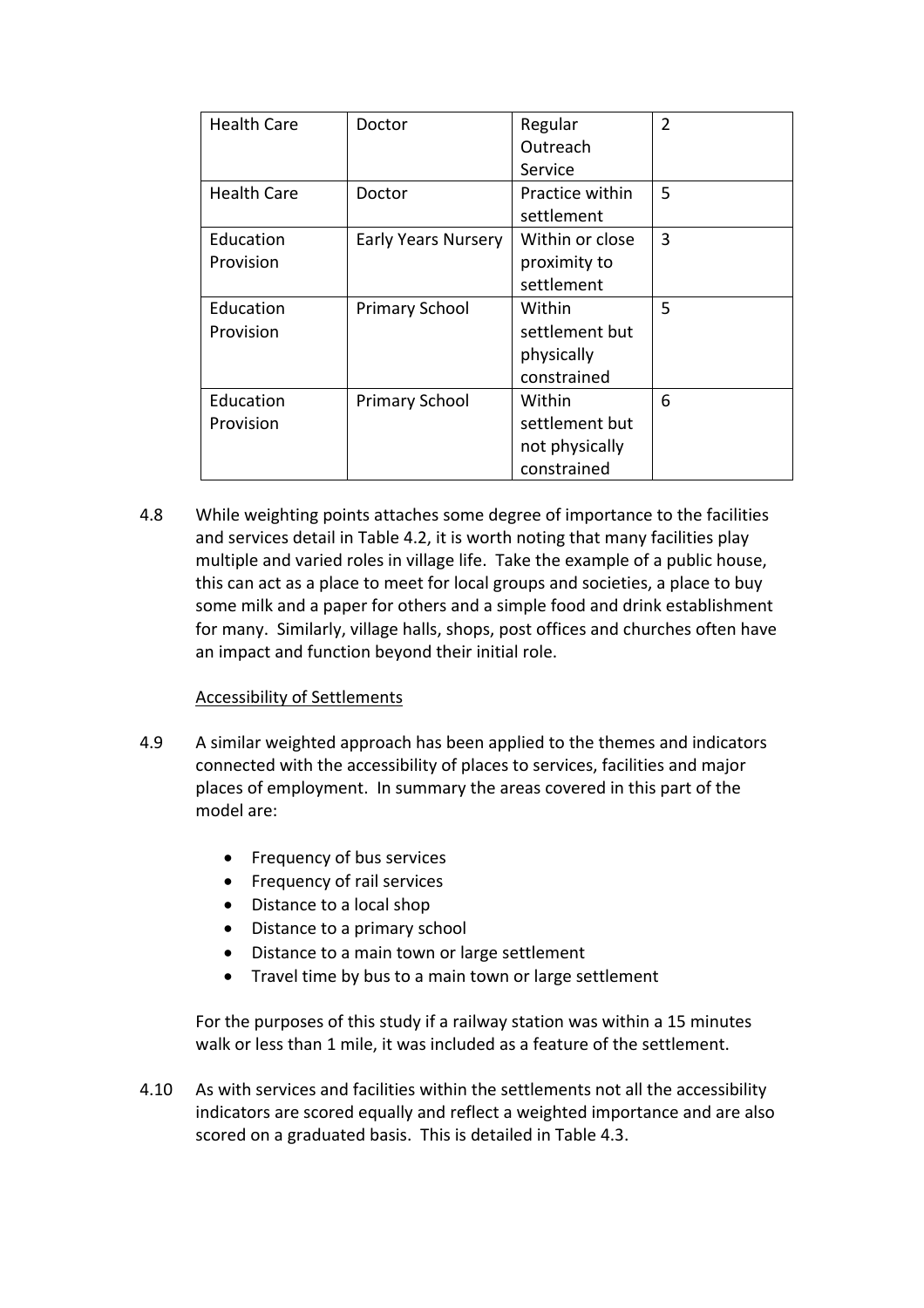| <b>Indicator</b>       | <b>Indicator Breakdown</b>                | <b>Points Allocation</b> |
|------------------------|-------------------------------------------|--------------------------|
| <b>Bus Service</b>     | No Service                                | 0                        |
| <b>Bus Service</b>     | Non Daily Service                         | 1                        |
| <b>Bus Service</b>     | $\overline{2}$<br>Daily Service - greater |                          |
|                        | than hourly                               |                          |
| <b>Bus Service</b>     | Daily Service - hourly                    | 3                        |
| <b>Bus Service</b>     | Daily Service - 30 mins                   | 4                        |
|                        | of less                                   |                          |
| Rail Service           | No Service                                | 0                        |
| Rail Service           | Less than every 5 hours                   | $\mathbf{1}$             |
| Rail Service           | Every 1-5 hours                           | 2                        |
| Rail Service           | Hourly                                    | 3                        |
| Rail Service           | Half Hourly or Less                       | 4                        |
| Local Shop             | Village shop or                           | $\mathbf{1}$             |
|                        | convenience store                         |                          |
|                        | within 5 miles                            |                          |
| Local Shop             | Village shop or                           | $\overline{2}$           |
|                        | convenience store                         |                          |
|                        | within 1-3 miles                          |                          |
| Local Shop             | Village shop or                           | 3                        |
|                        | convenience store                         |                          |
|                        | within 1 mile                             |                          |
| Education              | Primary school within 5                   | 1                        |
|                        | miles                                     |                          |
| Education              | Primary school within 1-                  | $\overline{2}$           |
|                        | 3 miles                                   |                          |
| Education              | Primary school within 1                   | 3                        |
|                        | mile                                      |                          |
| Distance to Main       | Within $5 - 10$ miles                     | $\mathbf{1}$             |
| Towns / Large          |                                           |                          |
| Settlements            |                                           |                          |
| Distance to Main       | Within $2 - 5$ miles                      | $\overline{2}$           |
| Towns / Large          |                                           |                          |
| Settlements            |                                           |                          |
| Distance to Main       | Within 2 miles                            | 3                        |
| Towns / Large          |                                           |                          |
| Settlements            |                                           |                          |
| <b>Access to Main</b>  | Within 1 hour                             | 1                        |
| <b>Towns on Public</b> |                                           |                          |
| Transport (bus)        |                                           |                          |
| <b>Access to Main</b>  | Within 30 minutes<br>$\overline{2}$       |                          |
| <b>Towns on Public</b> |                                           |                          |
| Transport (bus)        |                                           |                          |

Table 4.3 Accessibility Indicators and Points Allocation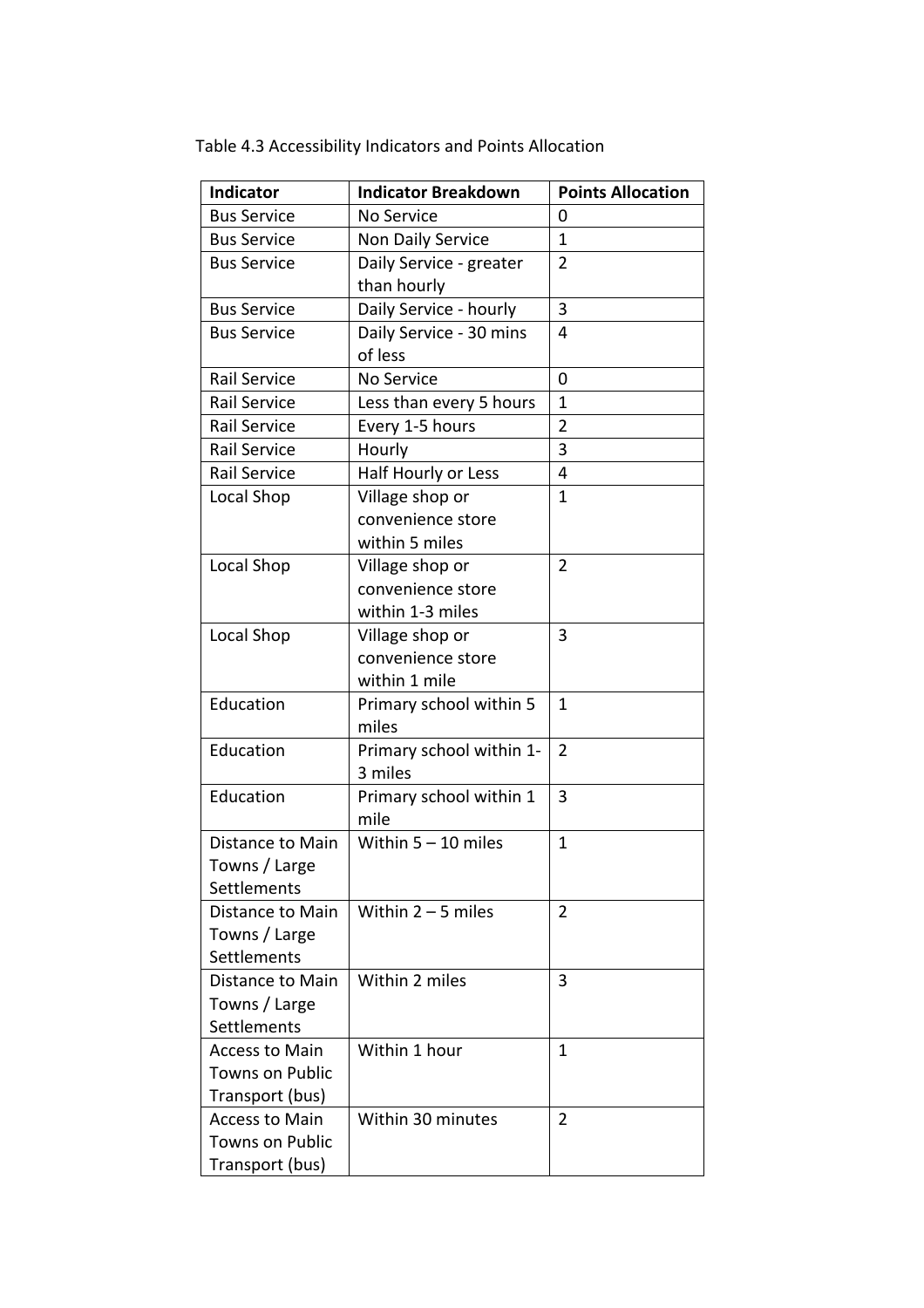| Access to Main  | Within 15 minutes |  |
|-----------------|-------------------|--|
| Towns on Public |                   |  |
| Transport (bus) |                   |  |

- 4.11 Various sources of information were used to inform the scoring, including www.traveline.org and www.warwickshire.gov.uk/publictransport for bus information and www.thetrainline.com for rail information. The distance between areas was assessed using two accessible postcode locations and www.theaa.com/route‐planner. Detailed information on data‐collection is contained in the village profiles in Appendix 5.
- 4.12 Table 4.4 below provides summary information on the total scores for each settlement analysed as part of the work and also their potential settlement groupings or classifications. The first group of villages with the highest scores have been named 'Primary Service Villages' and all these villages have a primary school, village hall or building used for community events and generally good access to other services. The second highest scoring group of villages have been named 'Secondary Service Villages' and all have either a good range of services / facilities or good accessibility to services / facilities. However some of these settlements may be on a smaller scale than some villages, or are lacking some village facilities. Appendix 5 on village profiles provides a full set of detailed assessment data on each settlement.

| <b>Settlement</b>      | Total        | <b>Village Classification</b>    |  |
|------------------------|--------------|----------------------------------|--|
|                        | <b>Score</b> |                                  |  |
| Hampton Magna          | 57           | <b>Primary Service Village</b>   |  |
| Cubbington             | 56           | <b>Primary Service Village</b>   |  |
| <b>Radford Semele</b>  | 53           | <b>Primary Service Village</b>   |  |
| Kingswood (Lapworth)   | 53           | <b>Primary Service Village</b>   |  |
| Bishop's Tachbrook     | 50           | <b>Primary Service Village</b>   |  |
| <b>Barford</b>         | 48           | <b>Secondary Service Village</b> |  |
| Baginton               | 43           | <b>Secondary Service Village</b> |  |
| <b>Burton Green</b>    | 40           | <b>Secondary Service Village</b> |  |
| Leek Wootton           | 38           | <b>Secondary Service Village</b> |  |
| <b>Hatton Park</b>     | 37           | <b>Secondary Service Village</b> |  |
| <b>Bubbenhall</b>      | 35           | <b>Small and Feeder Villages</b> |  |
| Norton Lindsey         | 32           | <b>Small and Feeder Villages</b> |  |
| Weston under Wetherley | 29           | <b>Small and Feeder Villages</b> |  |
| Offchurch              | 28           | <b>Small and Feeder Villages</b> |  |
| Lowsonford             | 27           | <b>Small and Feeder Villages</b> |  |
| Hampton on the Hill    | 26           | <b>Small and Feeder Villages</b> |  |
| <b>Shrewley Common</b> | 26           | <b>Small and Feeder Villages</b> |  |
| Sherbourne             | 25           | <b>Small and Feeder Villages</b> |  |
| Stoneleigh             | 25           | <b>Small and Feeder Villages</b> |  |

Table 4.4 Total Settlement Scores and Classifications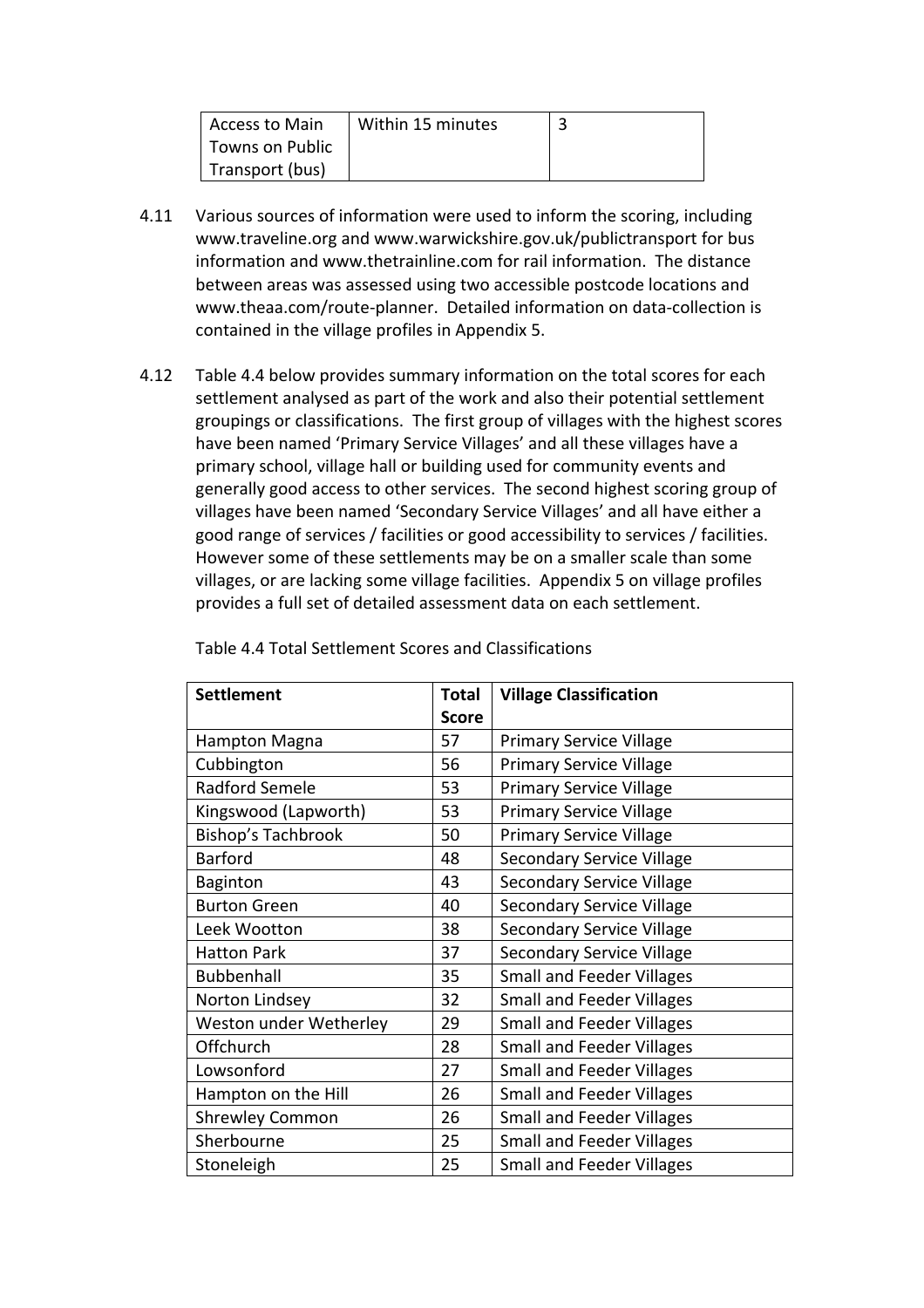| <b>Hatton Green</b>      | 24 | <b>Small and Feeder Villages</b>       |
|--------------------------|----|----------------------------------------|
| Hunningham               | 21 | <b>Small and Feeder Villages</b>       |
| Wasperton                | 21 | <b>Small and Feeder Villages</b>       |
| Old Milverton            | 20 | <b>Small and Feeder Villages</b>       |
| <b>Baddesley Clinton</b> | 18 | <b>Small and Feeder Villages</b>       |
| Eathorpe                 | 19 | <b>Very Small Villages and Hamlets</b> |
| Ashow                    | 16 | <b>Very Small Villages and Hamlets</b> |
| Blackdown                | 16 | <b>Very Small Villages and Hamlets</b> |
| Rowington Green          | 15 | <b>Very Small Villages and Hamlets</b> |
| Little Shrewley          | 14 | <b>Very Small Villages and Hamlets</b> |
| <b>Hatton Station</b>    | 14 | <b>Very Small Villages and Hamlets</b> |
| Rowington                | 13 | Very Small Villages and Hamlets        |
| <b>Beausale</b>          | 11 | <b>Very Small Villages and Hamlets</b> |
| <b>Pinley Green</b>      | 11 | <b>Very Small Villages and Hamlets</b> |
| <b>Turners Green</b>     | 10 | <b>Very Small Villages and Hamlets</b> |
| Hill Wootton             | 9  | <b>Very Small Villages and Hamlets</b> |

- 4.13 There are a wide range of settlements which have been classified within either small and feeder villages or very small villages and hamlets. On the whole the small and feeder villages have a limited range of services and may provide a supportive role to larger villages in terms of supporting facilities and services. The lowest grouping essentially consists of very small conurbations or developments with minimal services / facilities.
- 4.14 There will no doubt be a degree of debate about the exact groupings of settlements, where you draw the line between different groups, or indeed whether a more general listing is appropriate for the local plan. For settlements at the top or bottom of the groupings a fairly cautious approach has been taken to classification based upon primarily parish council feedback, over such issues as school capacity (in the case of Barford) and public transport (in the case of Bubbenhall). Although supportive of some growth, Lapworth PC has also indicated concerns over concentrating growth within Kingswood and a number of other locations are also being explored across the parish as part of detailed work on site assessments. It is also worth noting that Eathorpe punches above its weight for services / facilities (village hall / public house etc), but is essentially a very small settlement.

#### **5.0 Considering Growth – Constraints, Opportunities and Apportionment**

- 5.1 The range or accessibility of services and facilities are important considerations in the determining the ability of settlements to accommodate further housing growth. However, the distribution of development also needs to be informed by:
	- Strategic policy and physical constraints;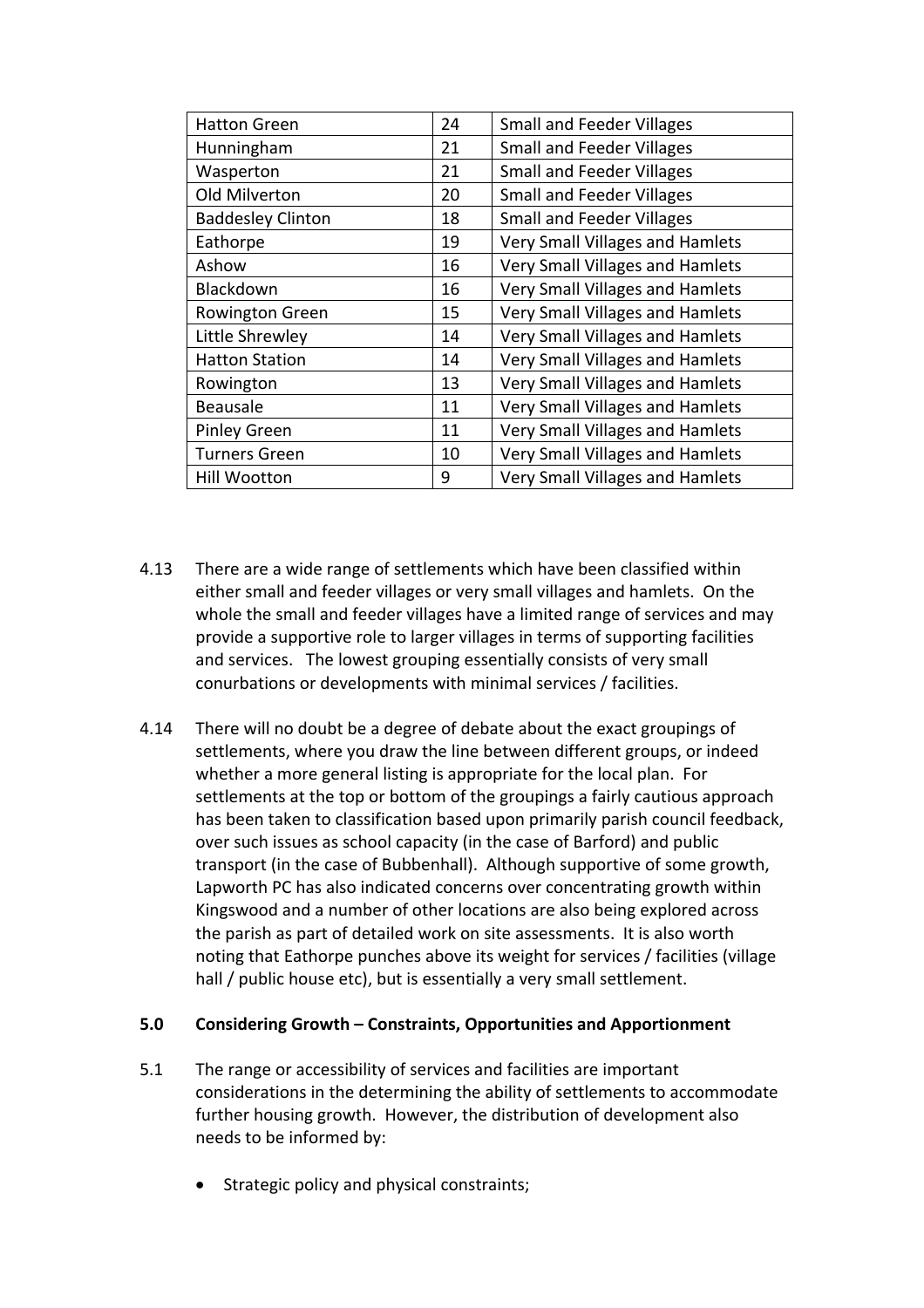- The availability of potential sites;
- The broad role and function of settlements, and
- The ambition and forward strategy of settlements (or more precisely Parish Councils).

## **Constraints**

- 5.2 It is evident from the work to‐date that Warwick District contains a wide variety of settlements ranging from larger villages on the edge of Leamington and Warwick, to villages providing a valuable role in servicing large rural catchments through to clusters of small villages and hamlets supporting a dispersed and often limited range of community facilities and services. It is also evident that the settlements are situated in varied landscape areas and all but 5 identified settlements are located within the green belt. Moreover, some settlements may face significant strategic development pressures (HSII for example), which may impact on their future growth and options. Additionally it is clear that some primary schools have limited growth potential while others would benefit from higher local pupil numbers.
- 5.3 It is intended to update and extend the village profiles in Appendix 5 to fully consider the constraints facing each settlement. This work will be informed by an on‐going detailed assessment of green belt areas, habitat and ecology and landscape character / impact. In addition further work will be undertaken with the County Council on education, infrastructure issues and other constraints.

# Potential Sites

- 5.4 There is a high level of potential development sites connected with the Primary and Secondary Service Villages. At the last count, about 40+ sites totalling over 77 hectare (gross), have been identified for further review and assessment leading to the possible identification of potential village housing options. These sites have not been included in this report, but will undergo a full site evaluation assessment covering:
	- Strategic Housing Land Availability Assessment criteria (suitability, availability and achievability / deliverability);
	- Parish Council feedback;
	- Sustainability Appraisal scoring;
	- Greenbelt and Green Field assessment;
	- Landscape character assessment;
	- Habitat and ecology assessment;
	- Loss of employment land assessment;
	- Site layout, infrastructure and other constraints, and
	- Planning and policy history.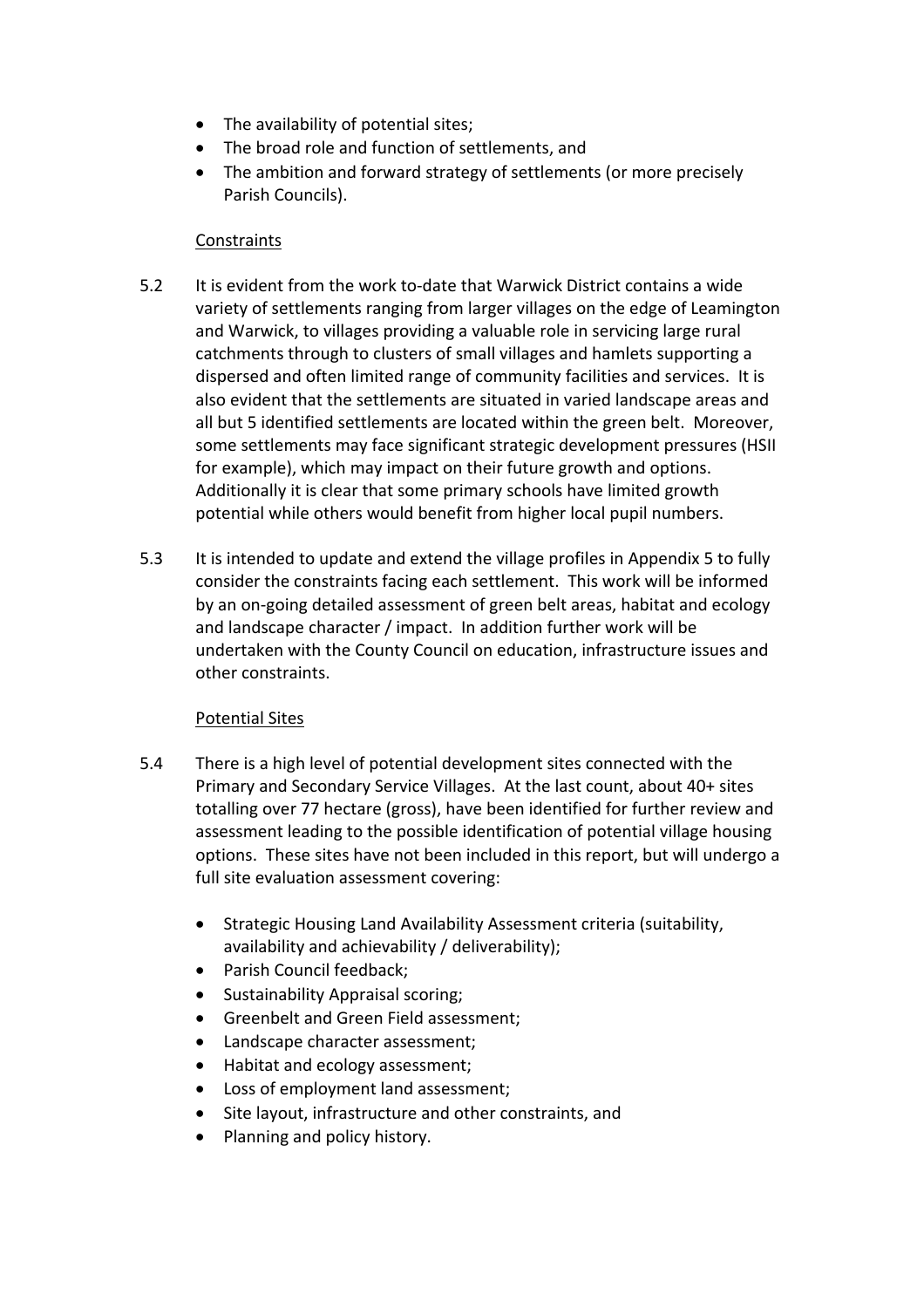The key challenge is identifying the most appropriate sites that minimise environmental impact; help contribute towards the overall built quality of the settlement and deliver development of an appropriate scale to the village concerned.

#### Role and Function of Settlements

5.5 The majority of the settlements identified in the Primary and Secondary Service Villages are located near or on the edge of town and urban areas. Many are convenient for commuting to employment within Warwickshire and beyond. Other villages provide a good location for those looking to relocate to take advantage of village services and rural surrounds. Table 5.1, broadly outlines the location and broad function of the settlement with regard to Mosaic citizen grouping data. This data has been used to inform policy making in the public sector, in which it is recognised that different groups of citizens require different types of services, delivered in different ways. Appendix 6 includes Mosaic data for Lower Super Output Areas in Warwick District.

| <b>Settlement</b>     | <b>Location</b>     | <b>Mosiac Top Groupings</b>                   | Role / Function /         |
|-----------------------|---------------------|-----------------------------------------------|---------------------------|
|                       |                     |                                               | <b>Character</b>          |
| Hampton Magna         | Warwick             | Couples with young                            | Commuting location        |
|                       | <b>Urban Fringe</b> | children in comfortable<br>modern housing /   | with retirement<br>areas. |
|                       |                     | Successful professional                       |                           |
|                       |                     | living in suburban or semi                    |                           |
|                       |                     | -rural homes / Residents                      |                           |
|                       |                     | of small and mid-sized                        |                           |
|                       |                     | towns with strong local                       |                           |
|                       |                     | roots / Wealthy people                        |                           |
|                       |                     | living in the most sought                     |                           |
|                       |                     | after neighbourhoods.                         |                           |
| Cubbington            | Leamington          | Residents of small and                        | Edge of urban             |
|                       | <b>Urban Fringe</b> | mid-sized towns with                          | working and               |
|                       |                     | strong local roots / Middle                   | commuting location        |
|                       |                     | income families living in                     | with mixed estates.       |
|                       |                     | moderate suburban semis                       |                           |
|                       |                     | / Active elderly people<br>living in pleasant |                           |
|                       |                     | retirement locations.                         |                           |
| <b>Radford Semele</b> | Leamington          | Middle income families                        | Commuting location        |
|                       | <b>Urban Fringe</b> | living in moderate                            | with mixed estates.       |
|                       |                     | suburban semis /                              |                           |
|                       |                     | Residents of small and                        |                           |
|                       |                     | mid-sized towns with                          |                           |
|                       |                     | strong local roots /                          |                           |
|                       |                     | Couples and young singles                     |                           |

Table 5.1 Location, Role and Function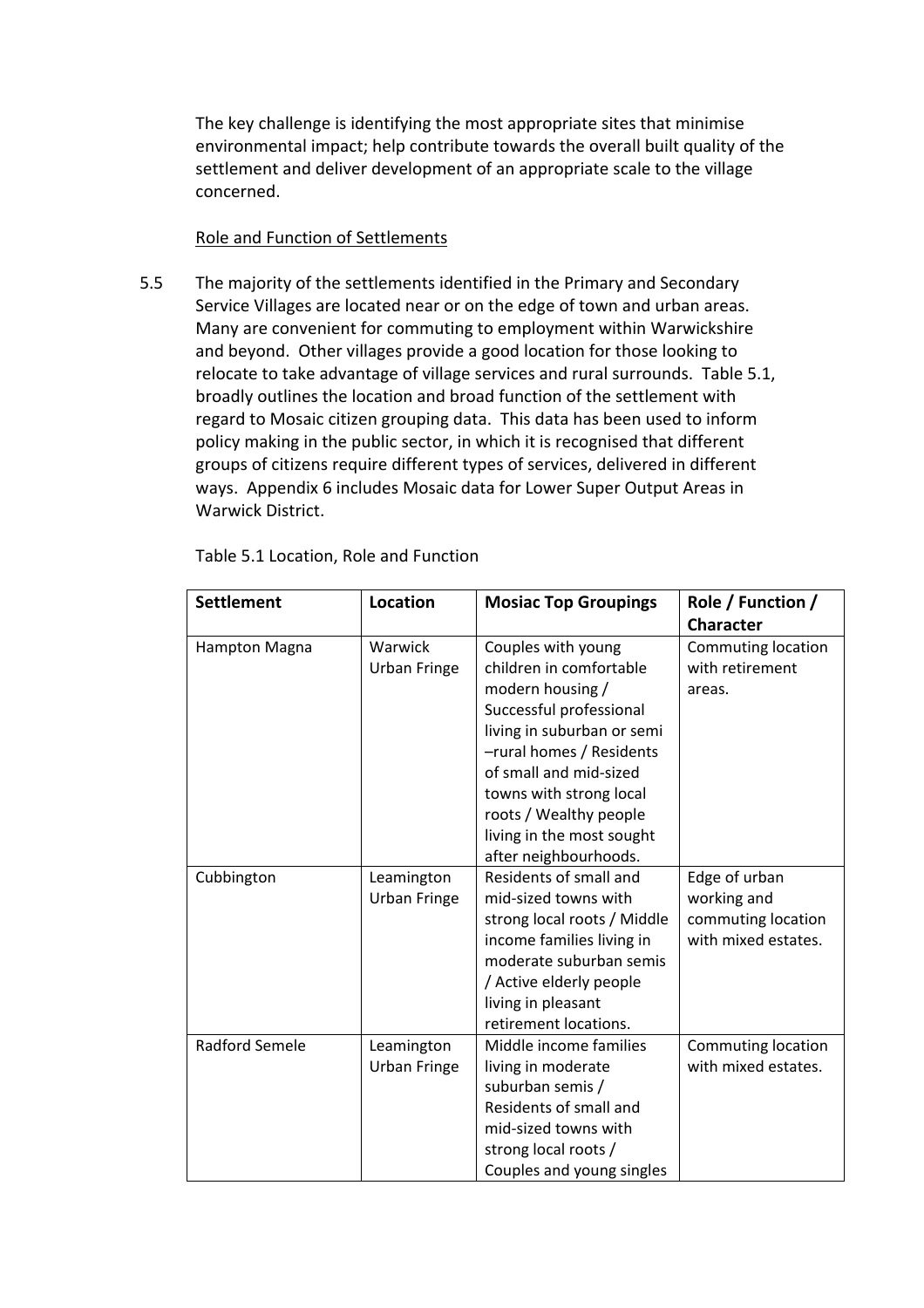|                      |                     | in small modern starter      |                     |
|----------------------|---------------------|------------------------------|---------------------|
|                      |                     | homes.                       |                     |
| Bishop's Tachbrook   | South of            | Middle income families       | Commuting location  |
|                      | Leamington          | living in living in moderate | with mixed estates. |
|                      |                     | suburban semis /             |                     |
|                      |                     | Residents of small and       |                     |
|                      |                     | mid-sized towns with         |                     |
|                      |                     | strong local roots /         |                     |
|                      |                     | Residents with sufficient    |                     |
|                      |                     | incomes in right-to-buy      |                     |
|                      |                     | social housing.              |                     |
| Kingswood (Lapworth) | North West          | Successful professionals     | Historic core with  |
|                      | <b>District</b>     | living in suburban or semi-  | commuting and       |
|                      |                     | rural homes / Wealthy        | retirement areas.   |
|                      |                     | people living in the most    |                     |
|                      |                     | sought after                 |                     |
|                      |                     | neighbourhoods /             |                     |
|                      |                     | Residents of isolated rural  |                     |
|                      |                     | communities.                 |                     |
| <b>Barford</b>       | South of            | Successful professionals     | Historic core with  |
|                      | Warwick             | living in suburban or semi-  | commuting and       |
|                      |                     | rural homes / Wealthy        | retirement areas.   |
|                      |                     | people living in the most    |                     |
|                      |                     | sought after                 |                     |
|                      |                     | neighbourhoods / Couples     |                     |
|                      |                     | with young children in the   |                     |
|                      |                     | comfortable modern           |                     |
|                      |                     | housing.                     |                     |
| <b>Baginton</b>      | Coventry            | Successful professionals     | Edge of urban with  |
|                      | <b>Urban Fringe</b> | living in suburban or semi-  | mixed estates.      |
|                      |                     | rural homes / Residents of   |                     |
|                      |                     | small and mid-sized towns    |                     |
|                      |                     | with strong local roots.     |                     |
| <b>Burton Green</b>  | Coventry            | Primarily successful         | Edge of urban       |
|                      | <b>Urban Fringe</b> | professionals living in      | commuting and       |
|                      |                     | suburban or semi-rural       | retirement areas.   |
|                      |                     | homes.                       |                     |
| <b>Hatton Park</b>   | Warwick             | Couples with young           | Commuting location  |
|                      | <b>Urban Fringe</b> | children in comfortable      | with family and     |
|                      |                     | modern housing /             | couple housing.     |
|                      |                     | Successful professional      |                     |
|                      |                     | living in suburban or semi   |                     |
|                      |                     | -rural homes / Residents     |                     |
|                      |                     | of small and mid-sized       |                     |
|                      |                     | towns with strong local      |                     |
|                      |                     | roots / Wealthy people       |                     |
|                      |                     | living in the most sought    |                     |
|                      |                     | after neighbourhoods.        |                     |
| Leek Wootton         | Kenilworth          | Successful professionals     | Historic core with  |
|                      | <b>Urban Fringe</b> | living in suburban or semi-  | commuting and       |
|                      |                     | rural homes / Wealthy        | retirement areas    |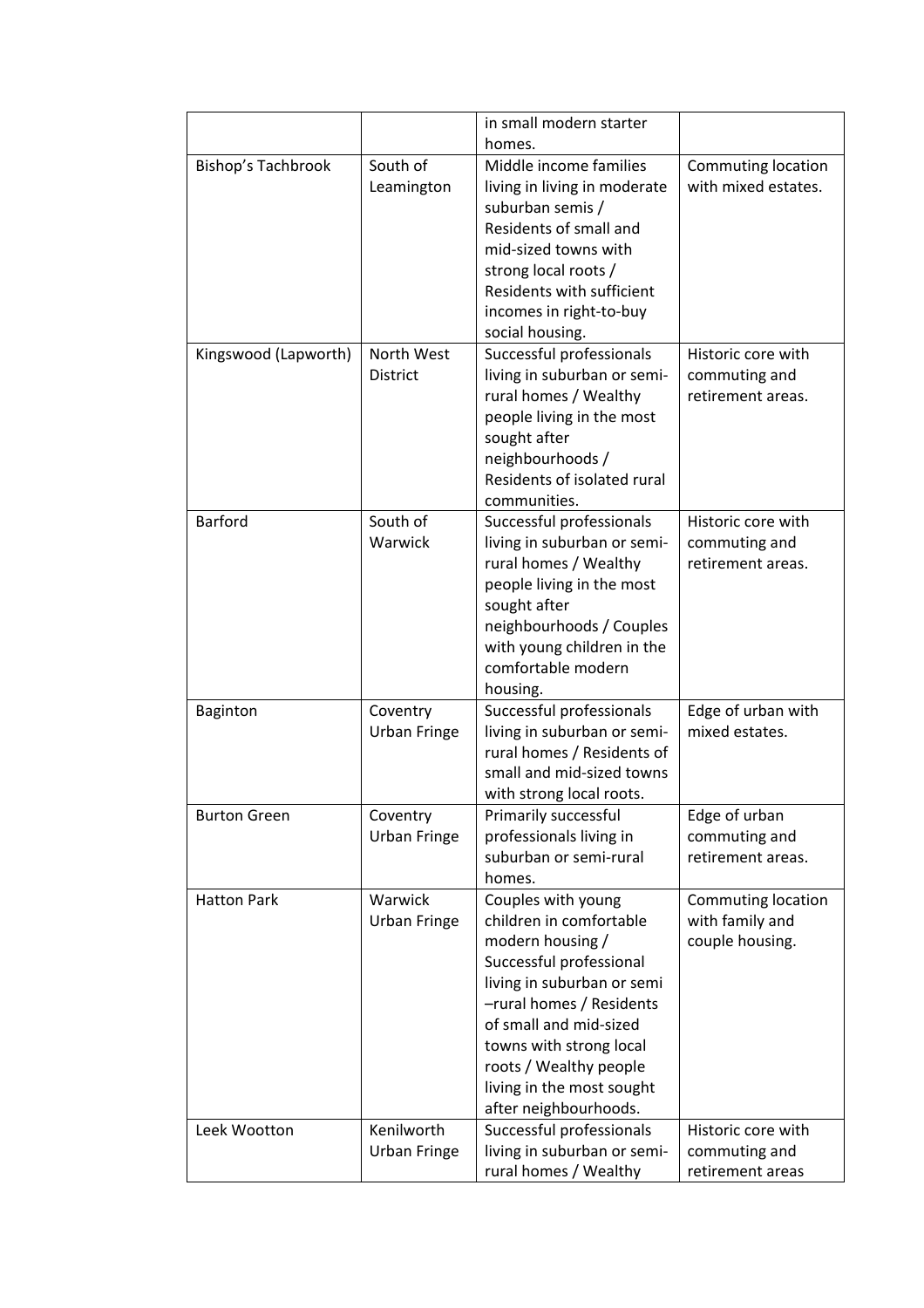| people living in the most<br>sought after<br>neighbourhoods / |
|---------------------------------------------------------------|
| Residents of isolated rural                                   |
| communities.                                                  |

## Ambition and Forward Strategy

- 5.6 The settlements and parishes in the top two village groupings vary considerably with regard to their ambition and future directions with regard to place‐making and accommodating housing growth. Neighbourhood Plans are at various stages of application and development and cover the following parishes:
	- Bishop's Tachbrook
	- Lapworth
	- Burton Green
	- Ashow and Stoneleigh

The parish council's covering Barford and Leek Wootton have also expressed a strong interest in undertaking Neighbourhood Plans. The remaining parishes have either expressed limited or no interest in housing growth or only a very limited quantity. Regardless of ambition and future strategies all parish councils have expressed a need to ensure that services and facilities are not overstretched and any future development should be appropriate to the scale of the settlements, minimising impact where possible.

5.7 It is also worth noting that a number of Parish Councils (Shrewley and Rowington for example) have expressed concerns that concentrating growth on the most sustainable locations, scored using a fairly static model, does not take into consideration the needs of areas which are looking to improve their position and range of local services / facilities, but currently score low on the adopted model. The drive, ambition and forward strategy of all parishes needs to be considered in the round.

# Apportionment of Growth

- 5.8 The apportionment of growth will be revised in light of on‐going work on green belt assessment; habitat and landscape impact; individual site assessments and neighbourhood planning processes. It provides an initial scale or spectrum of housing growth. Detailed analysis and the development of further discursive content may move the model away from a 'points allocation' and weighting model to a fuller move evaluative approach.
- 5.9 The main elements of the current apportionment model include: